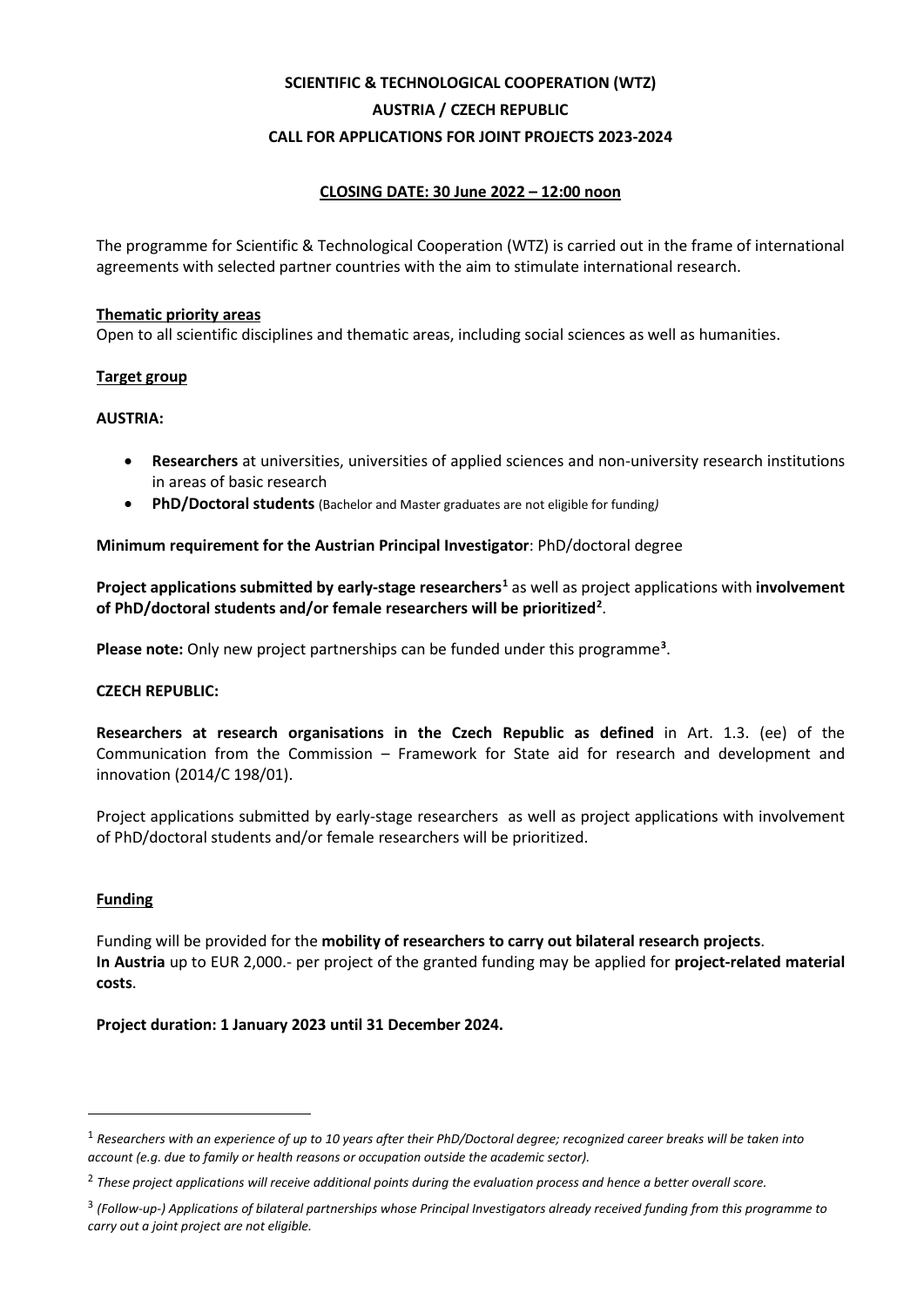**Funding mode:** The basic funding of the cooperation project must be provided on both sides.

# **Please note: Research stays in both countries are obligatory.**

Funding will be provided for activities within the scope of these guidelines only.

# **AUSTRIA:**

**Funding amount:** *max.* **EUR 7,000.-** per project

**Eligible costs:**

- o *Travel expenses:* Travel costs (economy class) will be reimbursed based on submitted invoices.[4](#page-1-0)
- o *Accommodation expenses:*
	- Researchers: **EUR 100.- per working day for up to 14 days** OR  **EUR 1,400.- per month** for long-term stays **between 14 days and 3 months** maximum
	- PhD/Doctoral students**: EUR 100.- per working day for up to 12 days** OR

 **EUR 1,250.- per month** for long-term stays **between 12 days and 3 months** maximum.

o *Project related material costs:* **max. EUR 2000.-** as part of the granted maximum budget based on submitted invoices.<sup>[5](#page-1-1)</sup>

# **CZECH REPUBLIC:**

Maximum funding: **CZK 200,000** per project (**CZK 100,000** each year)

Eligible Costs:

- o Travel expenses for Czech researchers travelling to Austria: max. CZK 7,000 per 1 travel
- o Per diem (accommodation and meals allowances) for Austrian researchers travelling to the Czech Republic:
	- − CZK 2,000 / per day for short-term stays (1 15 days)
	- − CZK 30,000 / per day for long-term stays (1 3 months)
	- − CZK 1.000 / per day for stays of 16 days to 1 month

# **Application process and content**

It is up to the applicants to find suitable partners in the respective country.

**Applications must be submitted according to respective rules in each country simultaneously: to OeAD by the Austrian research team and to the Ministry of Education, Youth and Sports by the Czech research team.** Only applications submitted in time in both countries are eligible for funding.

<span id="page-1-0"></span><sup>4</sup> *For trips up to seven hours bus and train shall be used. If travelling by car you will get a transport subsidy (Beförderungszuschuss).*

<span id="page-1-1"></span><sup>5</sup> *Only project-specific material costs will be reimbursed, that are essential to carry out the research project and that go beyond the resources made available from the research institution's infrastructure. Infrastructure or basic equipment of research institutions cannot be funded.*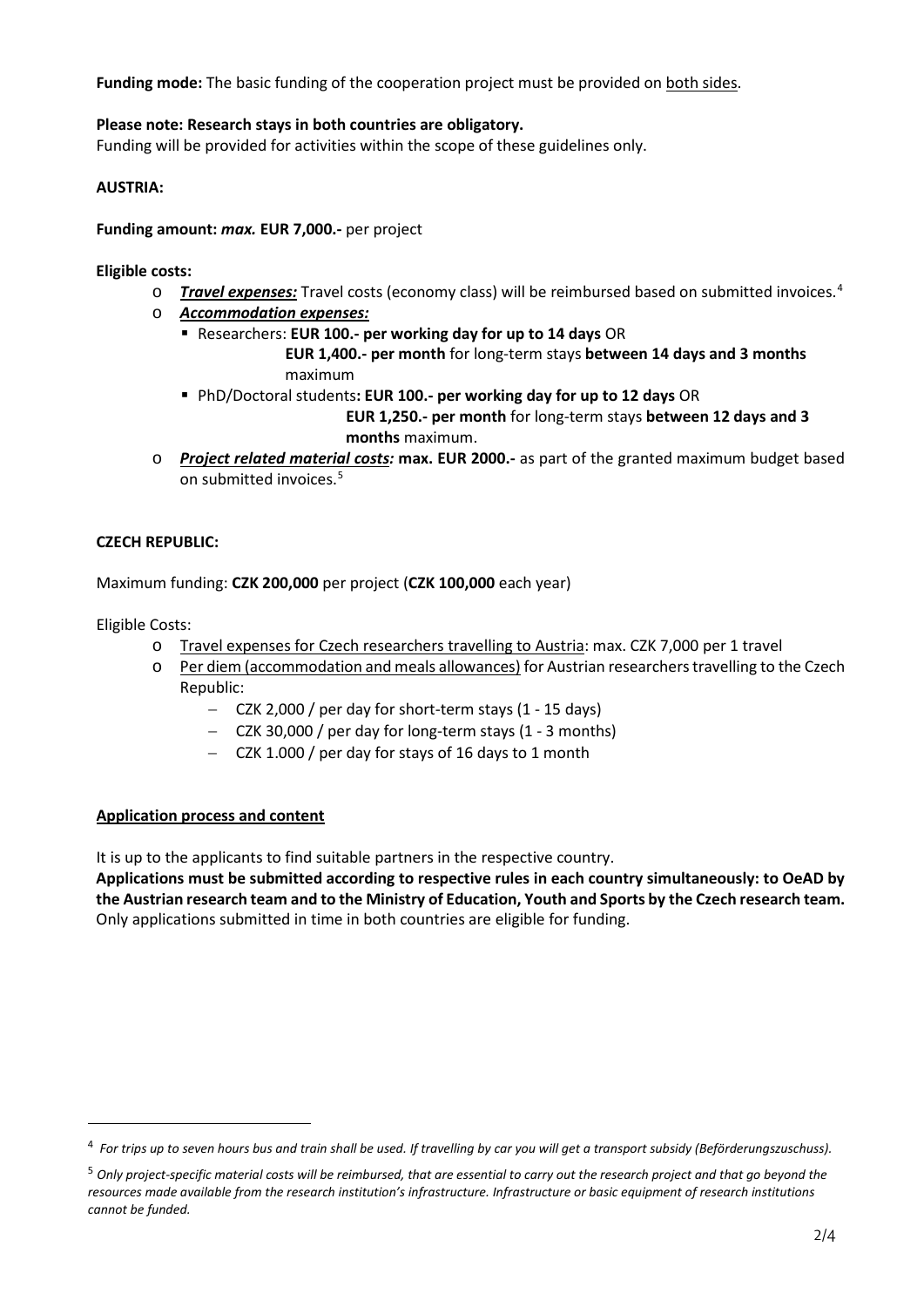**AUSTRIA***:* Electronic application only [*[web-link](https://asp.sop.co.at/oead/antrag?call=2023_CZ)*].

**Content:** (in PDF format)

- o Brief academic CV of each **Austrian** project member[6](#page-2-0)
- o List of relevant publications of the last 2 years on the **Austrian** side
- o Project description including methodology (about 3 to 5 A4 pages)
- o Brief description of the partner institutions
- o Brief description of the project tasks of **ALL** project members (Austrian and Czech)
- o Further cooperation perspective

### **CZECH REPUBLIC:**

Grant application of the Czech applicant of must be filled in Czech language on the forms for this call, which are available on the website of the Ministry of Education, Youth and Sports (MEYS): www.msmt.cz. The grant application with all mandatory annexes must be submitted in one data message preferably via the data box of MEYS: **vidaawt**

### **Evaluation criteria in Austria:**

- **Scientific quality** of the proposed research project incl.
	- o Feasibility of the joint research plan
	- o Adequacy of the scientific method
	- o Qualification of the scientists/research teams involved **(max. 25 points)**
- Perspective for **further joint cooperation activities (max. 15 points)**
- Project applications will receive up to 10 points additionally,
	- o Either if **submitted by early-stage researchers**<sup>2</sup> (+10 points)
	- o Or if **involving doctoral students/early-stage researchers**<sup>2</sup> (+5 points) and/or **female researchers** (+5 points) **(max. 10 points)**

Maximum score: 50 points

### **Funding decision**

Based on national evaluations in Austria and in the Czech Republic, a joint shortlist will be prepared. The **funding decision** will be taken by the Austrian- Czech Joint Commission on Scientific and Technological Cooperation and **announced presumably by** December 2022.

<span id="page-2-0"></span>*<sup>6</sup> In order to receive the additional points in the evaluation the academic status (early-stage researchers, PhD/doctoral students) must be clearly mentioned.*